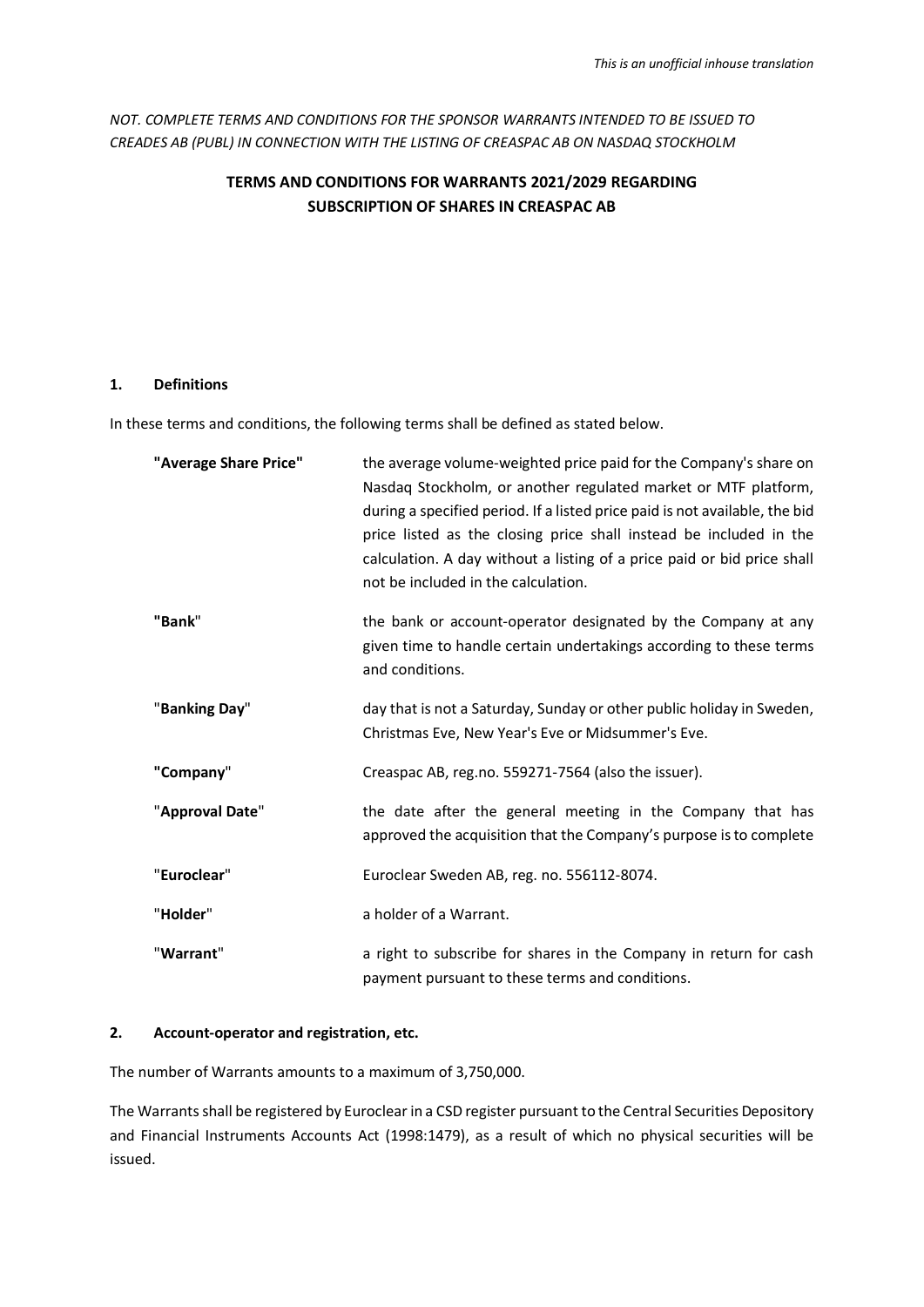The Warrants will be registered on behalf of the Holder in an account in the Company's CSD register. Registration measures with respect to the Warrants shall be carried out by the Bank.

# <span id="page-1-0"></span>**3. Right to subscribe for shares**

## **(A) General**

Each Warrant entitles to subscription of one (1) share in the Company at an exercise price of SEK 100 plus an ongoing accumulated increase of 7.5 percent annually from the Approval Date calculated as 100\*1.075^(N/365) where N constitutes the number of days from the Approval Date up to and including subscription. However, the exercise price shall not be less than the quota value of the share. Share premium shall be added to the free share premium account. The exercise price and the number of shares that each Warrant entitles to subscribe for shall be subject to recalculation in accordance with Section [7](#page-2-0) below. The Holder has a right to receive information from the Company on the exercise price available at any given time.

Starting on the day that occurs six months after the Approval Date, the Company shall have the right to request recalculation of the exercise price and the number of shares that each Warrant entitles to subscribe for in accordance with Sectio[n 3](#page-1-0) [\(B\)](#page-1-1) (**"Alternative Exercise Model"**). In such recalculation, the total number of Warrants shall be subject to recalculation with application of the Alternative Exercise Model. The Company shall notify the Holder on such a request for recalculation no later than the last Banking Day before six months has elapsed from the Approval Date.

## <span id="page-1-1"></span>**(B) Alternative Exercise Model**

If the Company requests recalculation in accordance with this Section [3](#page-1-0) [\(B\),](#page-1-1) each Warrant shall entitle the Holder to subscribe for such number of shares as follows from this Section [3](#page-1-0) [\(B\),](#page-1-1) but never more than one (1) share subject to any recalculation in accordance with Sectio[n 7](#page-2-0) below, at an exercise price corresponding to the quota value of the share.

Recalculation of the number of shares that each Warrant entitles to subscription for shall be performed by the Company according to the following formula:

|                          | The Average Share Price over a period of ten (10) Banking   |
|--------------------------|-------------------------------------------------------------|
|                          | Days before the day on which the Warrant is exercised for   |
| Number of shares which   | subscription reduced by current exercise price              |
| each Warrant entitles to |                                                             |
| subscription of          | The Average Share Price during a period of ten (10) Banking |
|                          | Days prior to the day when the Warrant is exercised for     |
|                          | subscription reduced by the quota value of the share        |

If recalculation of the exercise price and the number of shares that each Warrant entitles to subscribe for shall take place, or has taken place, in accordance with Section [7](#page-2-0) below when the Company requests recalculation using the Alternative Exercise Model, and if the result would lead to the financial compensation received by the Holder in relation to the shareholders is not reasonable, the Company's Board of Directors shall instruct a reputable independent valuation institute to carry out recalculation in order for the result to be reasonable.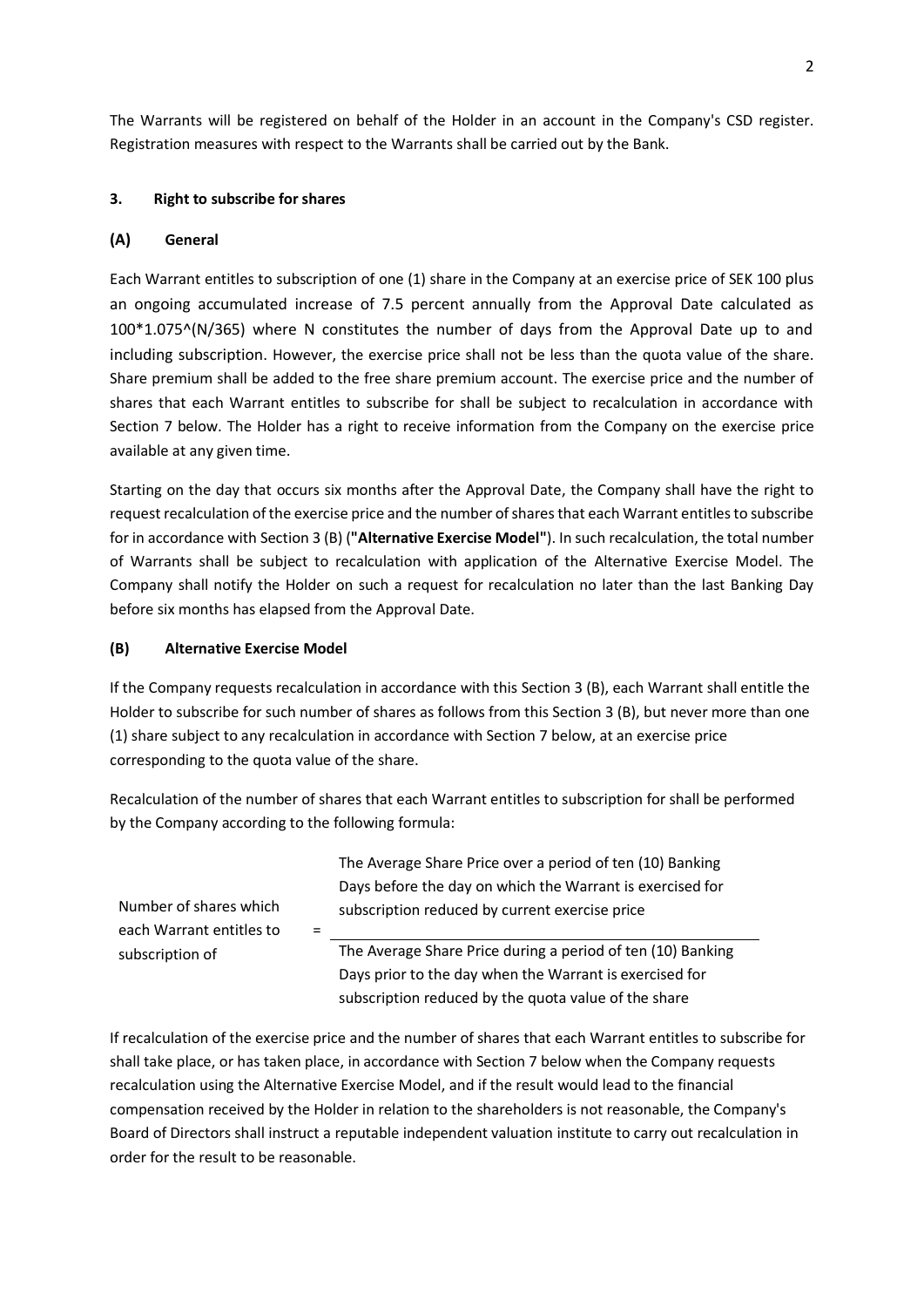The Company undertakes to be responsible to each Holder for giving the Holder the right to subscribe for shares in the Company against cash payment on the terms set out herein.

# **4. Subscription of shares**

Application for subscription of shares with the support of Warrants may take place during the period commencing the Approval Date up to and including the date that occurs five years after the Approval Date, however not earlier than 1 August 2021 and no later than 1 August 2029, or on the later or earlier last day for application for subscription, that may be established according to Section [7](#page-2-0) below. Application for subscription of shares with the support of Warrants can always take place during the period 1 July 2029 – 1 August 2029, or at the later or earlier end date for application of subscription which may be determined in the cases set out in Section [7](#page-2-0) below.

Application for subscription shall be made to the Company, or someone designated by the Company, by submitting the application form for registration measures that will be sent to the Holder. Application for subscription is binding and may not be revoked. The number of shares that may be subscribed for shall be rounded down to the nearest whole share.

If the application for subscription is not submitted within the stated period, all rights pursuant to the Warrants lapse.

# **5. Payment for subscribed shares**

When applying for subscription, payment must be made in cash at once to an account designated by the Company, for the number of shares to which the notification for subscription relates.

#### **6. Status of the Holder**

The Warrants do not represent any shareholders' rights in the Company for the Holder, such as voting or dividend rights.

The Holder is entitled to receive dividends on the shares that the Holder subscribes for pursuant to these terms and conditions the first time on the record day for dividend that occurs immediately after the subscription has been executed.

#### <span id="page-2-0"></span>**7. Adjustment, etc.**

Regarding the rights accruing to the Holder in the case of certain corporate actions, before the share subscription has been executed, the following shall apply. However, in no case shall recalculation in accordance with the provisions in this Sectio[n 7](#page-2-0) lead to that subscription may take place at an exercise price lower than the quota value of the Company's shares.

<span id="page-2-1"></span>(A) If the Company conducts a **bonus issue** shall, with effect from the date on which the share is listed ex right to participation in the bonus issue, an adjusted number of shares to which each Warrant entitles to subscription of and an adjusted exercise price apply.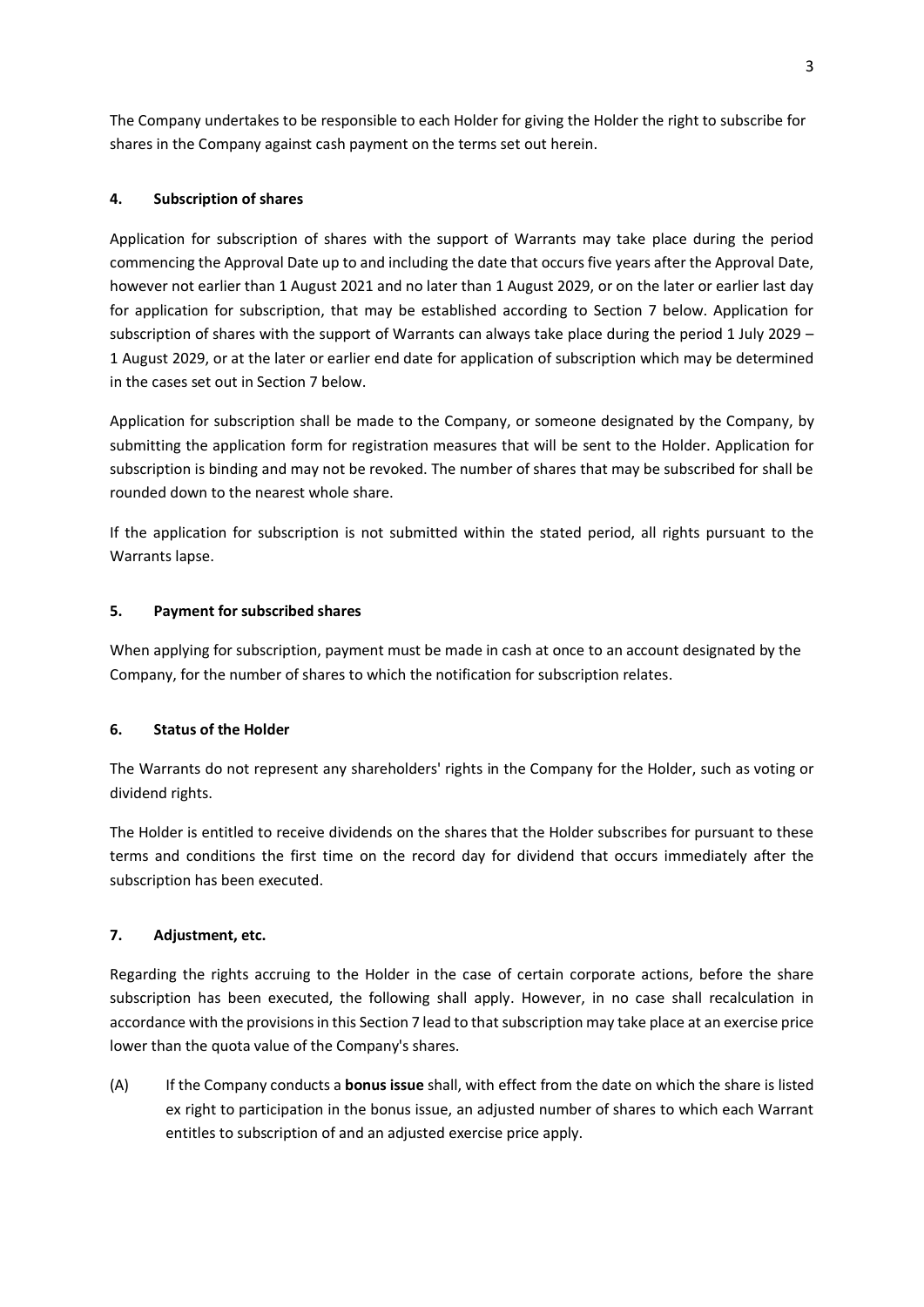The adjustments are conducted by a reputable independent valuation institute in accordance with the following formulas:

| adjusted number of shares for  | preceding number of shares for which each    |
|--------------------------------|----------------------------------------------|
| which each Warrant entitles to | Warrant entitles to subscription of x number |
| subscription of                | of shares after the bonus issue              |
|                                | number of shares before the bonus issue      |
|                                | preceding exercise price x number of shares  |
|                                |                                              |
| adjusted exercise price        | before the bonus issue                       |
|                                | number of shares after the bonus issue       |
|                                |                                              |

- (B) If the Company conducts a **reverse share split** or a **share split**, a corresponding adjustment of the number of shares to which the Warrant entitles to subscription of and the exercise price shall be conducted by a reputable independent valuation institute on the same basis as in the adjustment resulting from a bonus issue as stated in Item [\(A\)](#page-2-1) above.
- <span id="page-3-0"></span>(C) If the Company conducts a **new share issue** – with preferential rights for shareholders to subscribe for new shares in return for cash payment or set-off – adjustment shall be made of the number of shares to which each Warrant entitles to subscription of as well as an adjusted exercise price.

Adjustments are conducted by a reputable independent valuation institute in accordance with the following formulas:

| adjusted number of shares<br>for which each Warrant<br>entitles to subscription of | $=$ | preceding number of shares to which each<br>Warrant entitles to subscription of x<br>(Average Share Price during the current<br>subscription period plus the theoretical<br>value of the subscription right calculated on<br>the basis thereof) |
|------------------------------------------------------------------------------------|-----|-------------------------------------------------------------------------------------------------------------------------------------------------------------------------------------------------------------------------------------------------|
|                                                                                    |     | Average Share Price during the current<br>subscription period                                                                                                                                                                                   |
| adjusted exercise price                                                            |     | preceding exercise price x Average Share<br>Price during the subscription period set<br>forth in the resolution regarding the issue                                                                                                             |
|                                                                                    |     | Average Share Price during the subscription<br>period plus the theoretical value of the<br>subscription right calculated on the basis<br>thereof                                                                                                |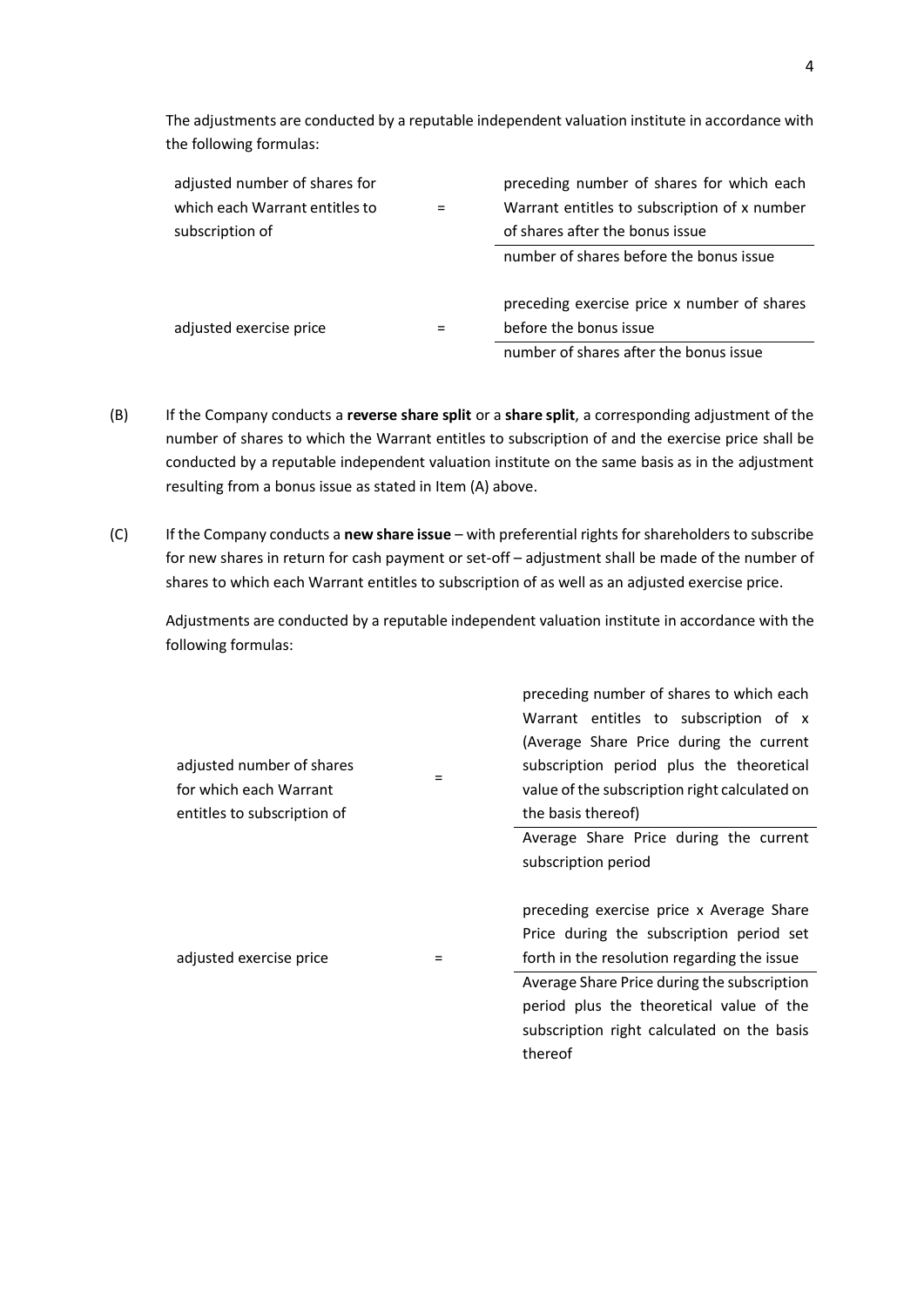The theoretical value of the subscription right shall be adjusted according to the following formula:

|                                    |  | maximum number of new shares that may        |  |                            |  |
|------------------------------------|--|----------------------------------------------|--|----------------------------|--|
|                                    |  | be issued according to the resolution x      |  |                            |  |
| value of the subscription<br>right |  | (Average Share Price during the current      |  |                            |  |
|                                    |  | subscription period – the exercise price for |  |                            |  |
|                                    |  | the new share)                               |  |                            |  |
|                                    |  | number                                       |  | of shares before the issue |  |
|                                    |  | resolution                                   |  |                            |  |

If a negative value arises in this case, the theoretical value of the subscription right is to be set at zero (0).

The number of shares and exercise price adjusted as above are to be set by a reputable independent valuation institute within five (5) Banking Days following the expiry of the current subscription period and shall be applied to subscriptions implemented following such determination.

During the period from the date on which the share is listed ex right to participation in the share issue until the date on which the adjustments are determined, subscription of shares may not take place.

<span id="page-4-0"></span>(D) If the Company conducts an **issue pursuant to Chapter 14 or 15 of the Swedish Companies Act (2005:551)** – with preferential rights for shareholders and in return for cash payment or by set-off – an adjustment shall be made of the number of shares for which each Warrant entitles to subscription of and of the exercise price.

The adjustments are conducted by a reputable independent valuation institute in accordance with the following formulas:

| adjusted number of shares<br>for which each Warrant<br>entitles to subscription of |          | preceding number of shares for which each<br>Warrant entitles to subscription of x<br>(Average Share Price during the current<br>subscription period plus value of the<br>subscription right) |
|------------------------------------------------------------------------------------|----------|-----------------------------------------------------------------------------------------------------------------------------------------------------------------------------------------------|
|                                                                                    |          | Average Share Price during the subscription<br>period                                                                                                                                         |
|                                                                                    |          | preceding exercise price x Average Share                                                                                                                                                      |
| adjusted exercise price                                                            | $\equiv$ | Price during the subscription period                                                                                                                                                          |
|                                                                                    |          | Average Share Price during the current<br>subscription period plus value of the<br>subscription right                                                                                         |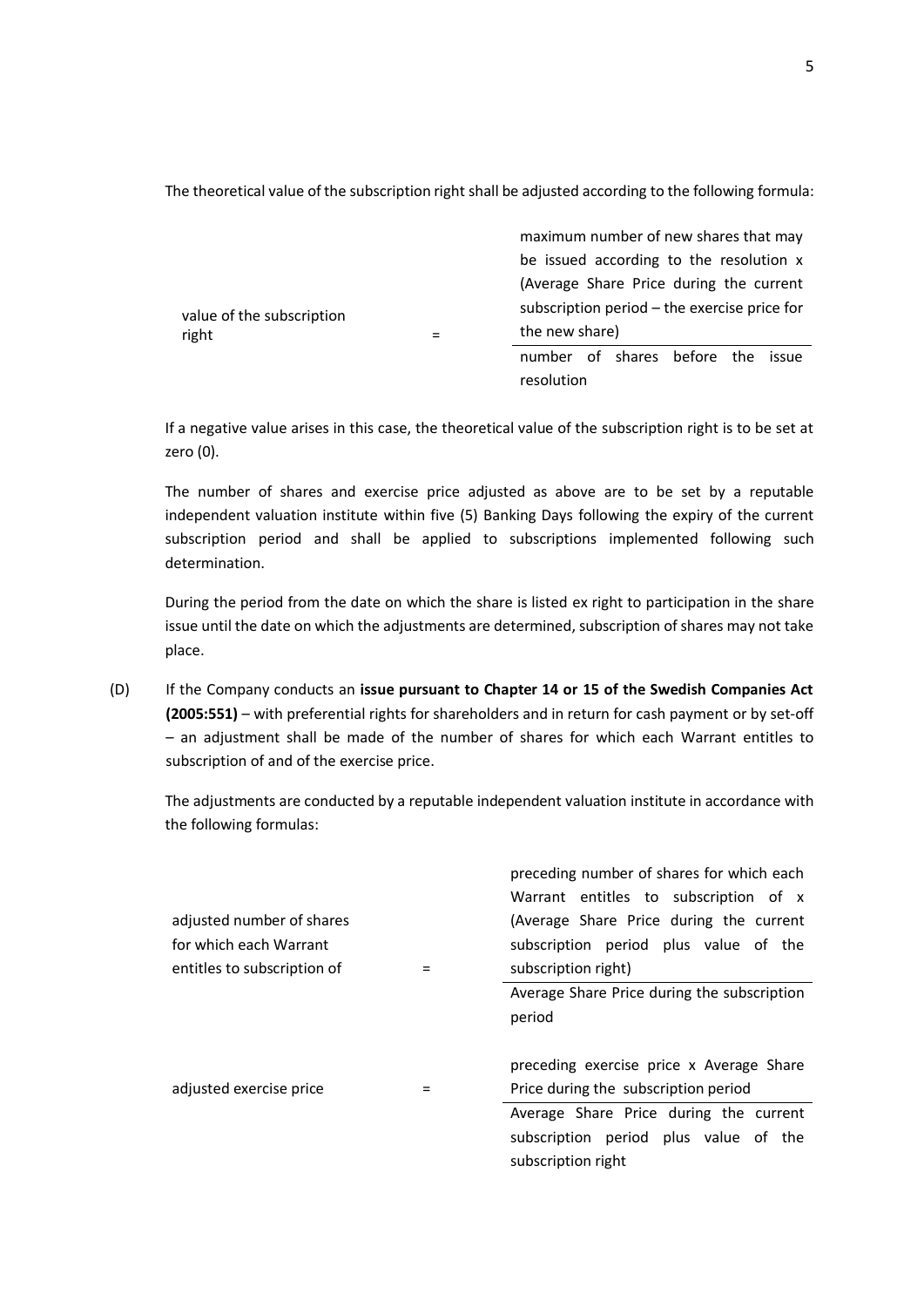The value of the subscription right shall be deemed to be equal to the average of the for each trading day during the current subscription period calculated volume-weighted average price paid on Nasdaq Stockholm, or another regulated market or MTF platform. In the absence of a quoted paid price, the last quoted bid price shall be included as the closing price in the calculation. Days with no quotation of a price paid or bid price shall not be included in the calculation.

The adjusted number of shares and adjusted exercise price shown above are to be determined by a reputable independent valuation institute within five (5) Banking Days after the expiry of the current subscription period and shall be applied to subscriptions subsequently completed.

For subscription applications made during the period up until the adjustments are completed, the provisions of Item [\(C\),](#page-3-0) final paragraph, shall apply correspondingly.

<span id="page-5-0"></span>(E) If the Company would, other than according to Items [\(A\)](#page-2-1) - [\(D\)](#page-4-0) above, **make an offering to shareholders** to, using the preferential rights to acquire securities or rights of any type from the Company or decide that, pursuant to aforementioned principles, distribute such securities or rights to shareholders free of charge, where notification of subscription made at such a time that the share thus obtained does not entail a right to participate in the offer, an adjusted number of shares to which each Warrant entitles and an adjusted exercise price shall be used.

The adjustment is conducted by a reputable independent valuation institute in accordance with the following formulas:

|                                                     |     | preceding exercise price x Average Share   |
|-----------------------------------------------------|-----|--------------------------------------------|
| adjusted exercise price                             |     | Price during the application period        |
|                                                     |     | Average Share Price during the application |
|                                                     |     | period plus the value of the right to      |
|                                                     |     | participate in the offering (the purchase  |
|                                                     |     | right value)                               |
|                                                     |     |                                            |
|                                                     |     | preceding number of shares which each      |
|                                                     |     | Warrant entitles to subscription of x      |
|                                                     |     | Share Price<br>(Average<br>during<br>the   |
| adjusted number of shares<br>for which each Warrant |     | application period plus the value of the   |
| entitles to subscription of                         | $=$ | purchase right)                            |
|                                                     |     | Average Share Price during the application |
|                                                     |     | period                                     |

Where the shareholders have received purchase rights and trading in these has taken place, the value of the right of participation in the offering shall be deemed to correspond to the value of the purchase right. The value of the purchase right shall be deemed to be equal to the average of the for each trading day during the time in question calculated volume-weighted average price paid on Nasdaq Stockholm or any other regulated market or MTF platform. In the absence of a quoted paid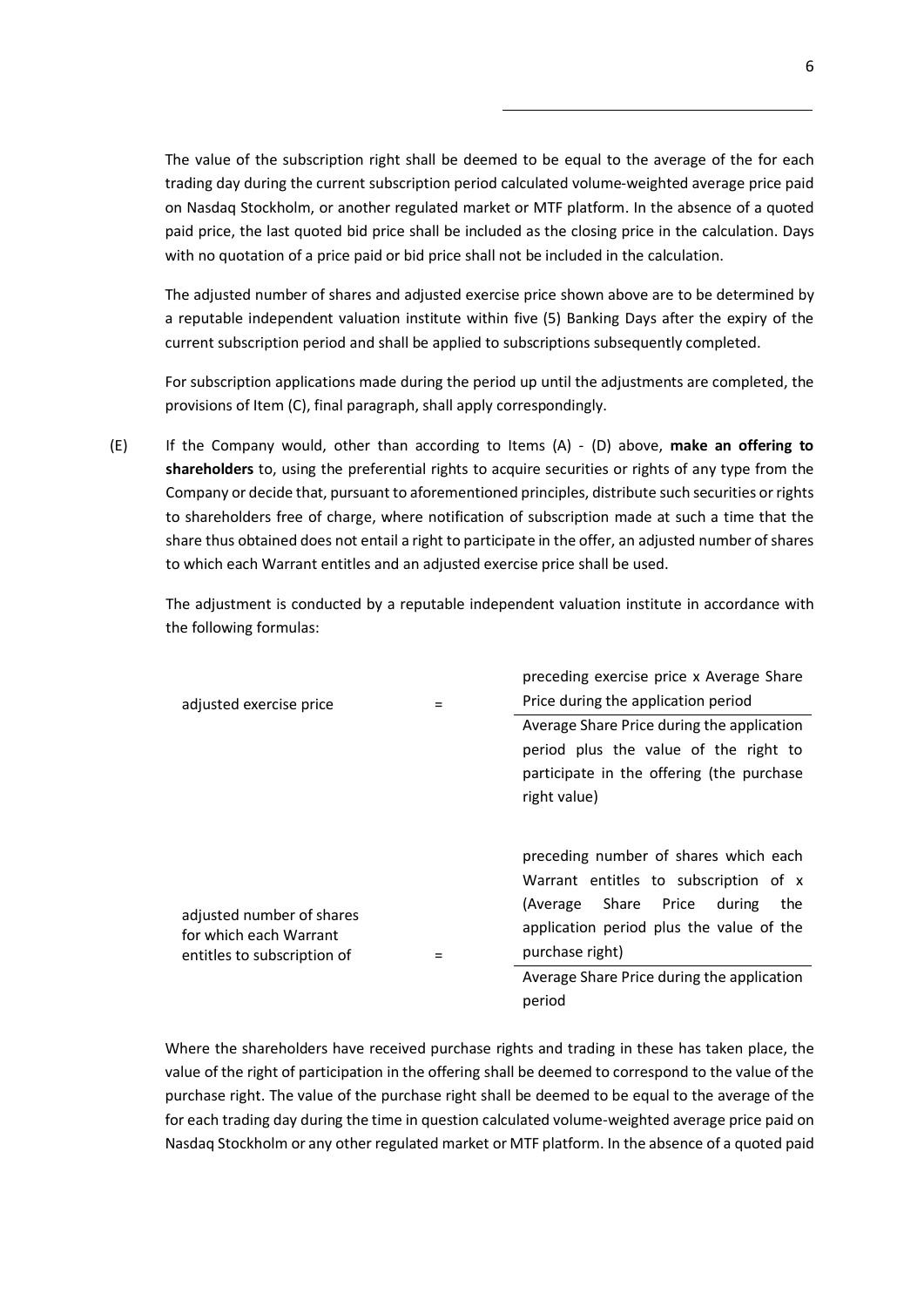price, the last quoted bid price shall be included as the closing price in the calculation. Days with no quotation of a price paid or bid price shall not be included in the calculation.

Where the shareholders have not received purchase rights or in which such trading in purchase rights referred to in the preceding paragraph has not taken place, adjustment of the exercise price shall be done applying as far as possible the principles noted above in Item  $(E)$ , whereby the following shall apply. If a listing is implemented of the securities or rights offered to shareholders, the value of the right of participation in the offering shall be deemed to correspond to the average of the for each trading day during the application period calculated volume-weighted average price paid on Nasdaq Stockholm, or another regulated market or MTF platform, for each day during ten (10) trading days from the first day of listing, in appropriate cases less the price paid for these in connection with the offering. In the absence of a quoted paid price, the last quoted bid price shall be included as the closing price in the calculation. If neither a price paid nor a bid price is listed on a certain day or days, such days shall be disregarded in computing the value of the right of participation in the offering. The determined application period in the offering shall, in conjunction with the adjustment of the exercise price pursuant to this paragraph, be deemed to correspond to the period of ten (10) trading days as noted above in this paragraph. If such listing does not take place, the value of the right of participation in the offering shall, as far as possible, be set on the basis of the change in market value for the Company's shares that can be deemed to have arisen as a result of the offering.

The number of shares and exercise price shall be adjusted by a reputable independent valuation institute as soon as possible after the expiration of the offer period and shall be applied in connection with subscriptions completed after such determination has been made.

Subscription of shares may not take place during the application period set in the offering.

(F) If the Company resolves to pay a **cash dividend** to the shareholders, an adjusted number of shares and an adjusted exercise price shall be used.

The adjustments shall be made by a reputable independent valuation institute according to the following formulas:

|                                                                                   | preceding exercise price x Average Share                                                                                                                                                        |
|-----------------------------------------------------------------------------------|-------------------------------------------------------------------------------------------------------------------------------------------------------------------------------------------------|
|                                                                                   | Price on the first trading day the share was                                                                                                                                                    |
| adjusted exercise price                                                           | listed ex right to dividend                                                                                                                                                                     |
|                                                                                   | Average Share Price during the trading day                                                                                                                                                      |
|                                                                                   | stated above increased with the value of the                                                                                                                                                    |
|                                                                                   | dividend paid per share                                                                                                                                                                         |
| adjusted number of shares to<br>which each Warrant entitles to<br>subscription of | preceding number of shares to which each<br>Warrant entitles to subscription of x<br>(Average Share Price during the trading day<br>stated above increased with the dividend<br>paid per share) |
|                                                                                   | Average Share Price during the trading day                                                                                                                                                      |
|                                                                                   | stated above                                                                                                                                                                                    |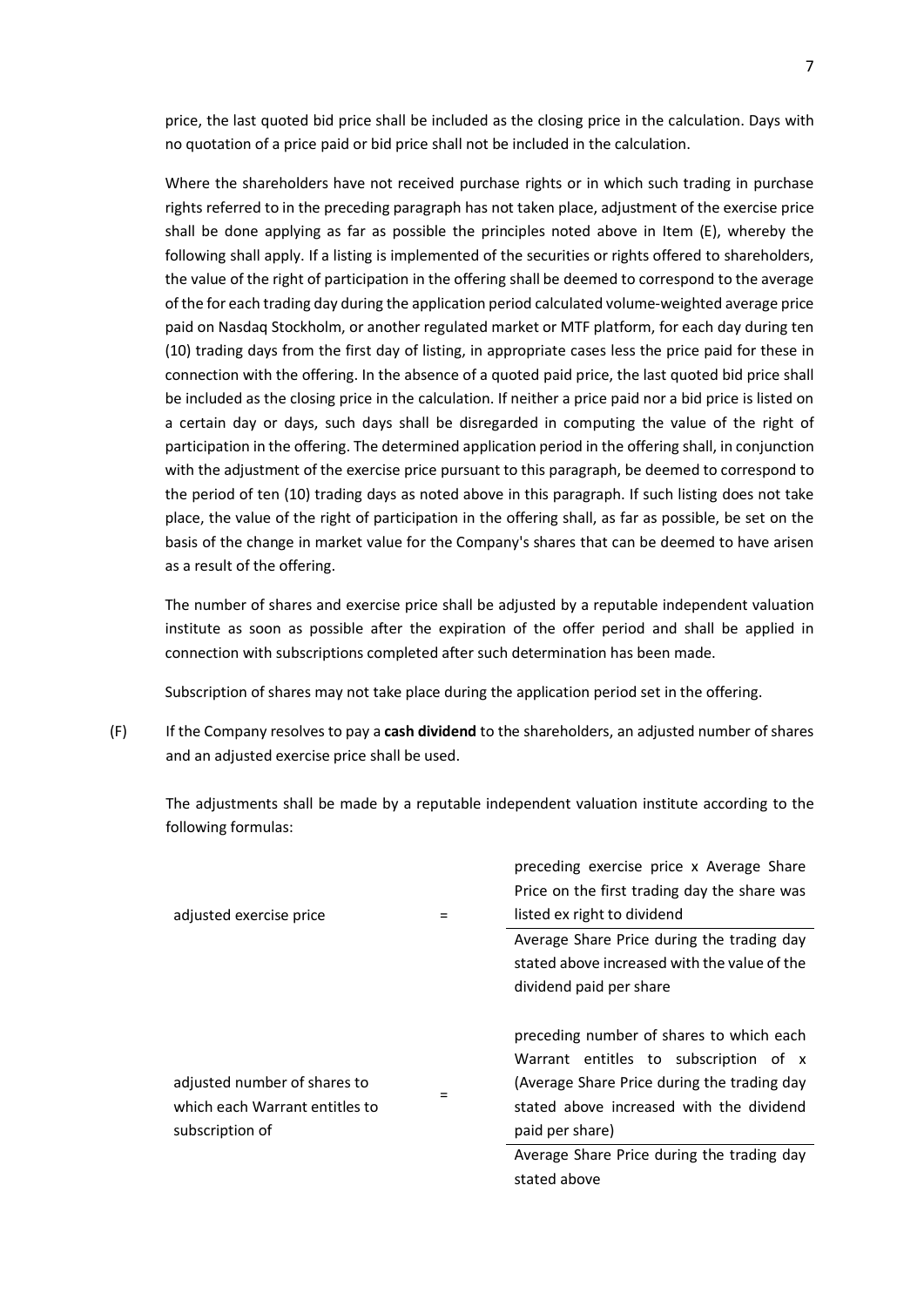Should the Company decide on a **dividend in kind** to the shareholders, an adjustment of the exercise price shall be made in accordance with the same principles as in the case of a cash dividend. The calculation of the value of the dividend in kind to be used for the adjustment shall be performed by an independent valuation institute.

(G) If a decision is made regarding a **partial demerger pursuant to Chapter 24 of the Swedish Companies Act (2005:551)** by means of which a part of the Company's assets and liabilities are taken over by one or several other companies without the Company being dissolved, an adjusted exercise price and an adjusted number of shares for which each Warrant entitles to subscription of shall be applied.

The adjustments are conducted by a reputable independent valuation institute pursuant to the following formulas:

|                                                                                    |     | preceding exercise price x Average Share Price<br>during the first trading day the share was listed<br>ex right to the demerger consideration |
|------------------------------------------------------------------------------------|-----|-----------------------------------------------------------------------------------------------------------------------------------------------|
| adjusted exercise price                                                            | $=$ | Average Share Price during the first trading day                                                                                              |
|                                                                                    |     | the share was listed ex right to demerger                                                                                                     |
|                                                                                    |     | consideration plus the value of the demerger                                                                                                  |
|                                                                                    |     | consideration which is paid per share                                                                                                         |
| adjusted number of shares<br>for which each Warrant<br>entitles to subscription of |     | preceding number of shares for which each                                                                                                     |
|                                                                                    |     | Warrant entitles to subscription of x (Average                                                                                                |
|                                                                                    |     | Share Price during the first trading day the                                                                                                  |
|                                                                                    |     | share is listed ex right to demerger                                                                                                          |
|                                                                                    |     | consideration plus the value of the demerger                                                                                                  |
|                                                                                    |     | consideration paid per share)                                                                                                                 |
|                                                                                    |     | Average Share Price during the first trading day                                                                                              |
|                                                                                    |     | the share is listed ex right to demerger                                                                                                      |
|                                                                                    |     | consideration                                                                                                                                 |

In cases in which the demerger consideration is paid in the form of shares or other securities listed on Nasdaq Stockholm, or another regulated market or MTF platform, the value of the demerger consideration per share shall be deemed to correspond to the average calculated volume-weighted average price paid on Nasdaq Stockholm, or another regulated market or MTF-platform, during the first trading day the share is listed ex right to demerger consideration. In the absence of a quoted paid price, the quoted bid price shall instead be included as the closing price in the calculation.

Where the demerger consideration has the form of shares or other securities that are not listed, the value of the demerger consideration shall as far as possible be set on the basis of the change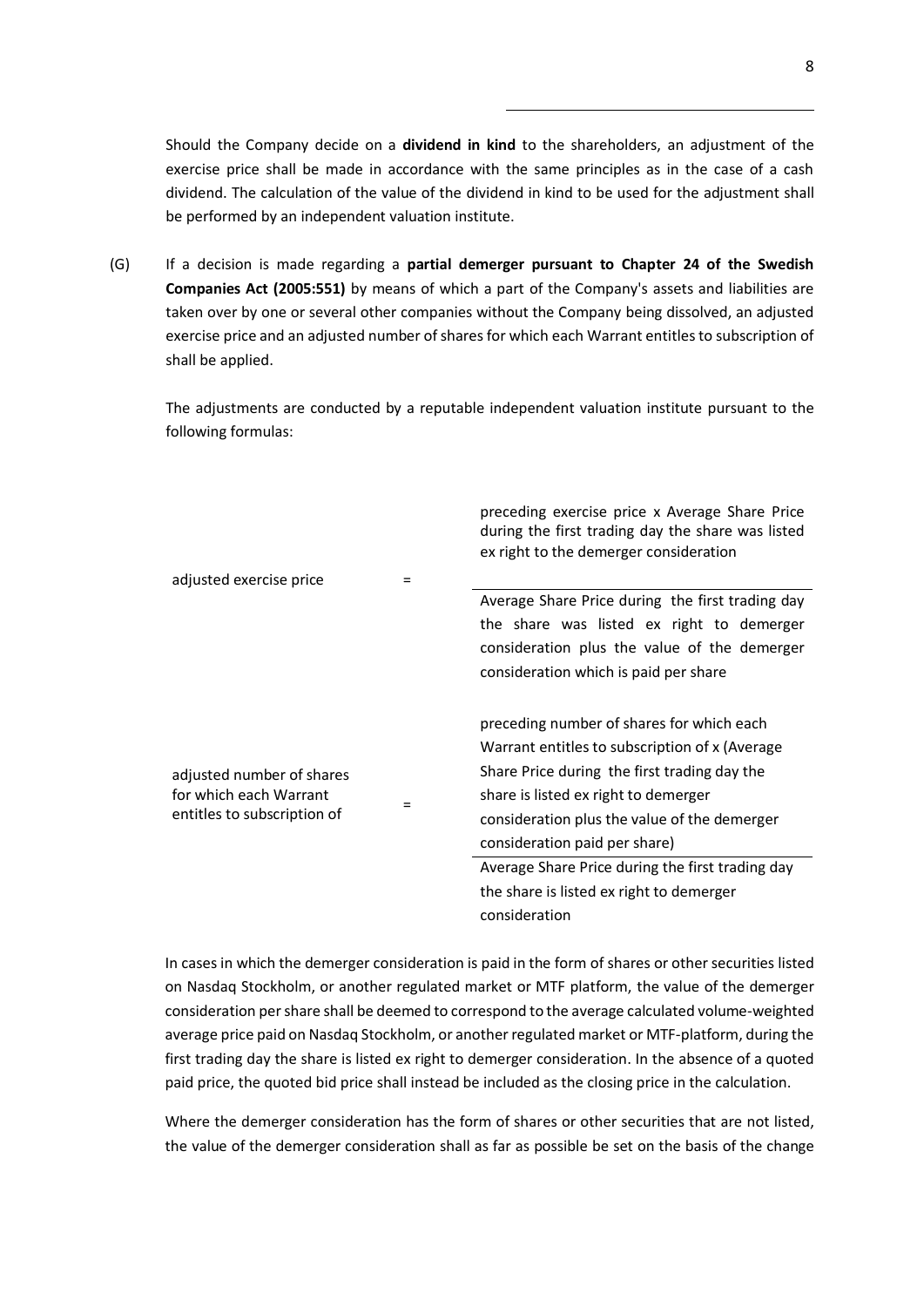in market value of the Company's shares that can be deemed to have arisen as a result of paying the demerger consideration.

The adjusted exercise price and adjusted number of shares, as above, are to be determined by a reputable independent valuation institute within five (5) Banking Days after the first day of trading stated above and shall be applied in connection with subscriptions subsequently completed.

In conjunction with subscription that is completed during the period until the adjusted exercise price is set, the provisions in Item [\(C\),](#page-3-0) final paragraph above, shall apply correspondingly.

The Holder shall not be able to claim any rights pursuant to these provisions against the company or companies who in conjunction with partial demerger take over assets and liabilities from the Company.

<span id="page-8-0"></span>(H) If the Company's share capital is **reduced** by means of repayment to shareholders, and this reduction is compulsory, an adjusted exercise price and an adjusted number of shares for which each Warrant entitles to subscription of shall apply.

The adjustments are conducted by a reputable independent valuation institute pursuant to the following formulas:

| adjusted exercise price                                                            | preceding exercise price x the Average Share<br>Price during the first trading day the share is<br>listed ex right to repayment                                                                                                                                                                                            |
|------------------------------------------------------------------------------------|----------------------------------------------------------------------------------------------------------------------------------------------------------------------------------------------------------------------------------------------------------------------------------------------------------------------------|
|                                                                                    | Average Share Price during the first trading<br>day the share is listed ex right to repayment<br>plus the amount repaid per share                                                                                                                                                                                          |
| adjusted number of shares<br>for which each Warrant<br>entitles to subscription of | preceding number of shares for which each<br>Warrant entitles to subscription of x<br>(Average Share Price during the first trading<br>day the share is listed ex right to repayment<br>plus the amount repaid per share)<br>Average Share Price during the first trading<br>day the share is listed ex right to repayment |

In adjustments pursuant to the above and where a reduction is conducted through the redemption of shares, instead of the actual amount repaid per share, a calculated repayment amount shall be used as follows:

|                      |     | the actual amount repaid per redeemed          |
|----------------------|-----|------------------------------------------------|
|                      |     | share less the Average Share Price during the  |
| calculated repayment |     | first trading day when the share was listed ex |
| amount per share     | $=$ | right to participation in the reduction        |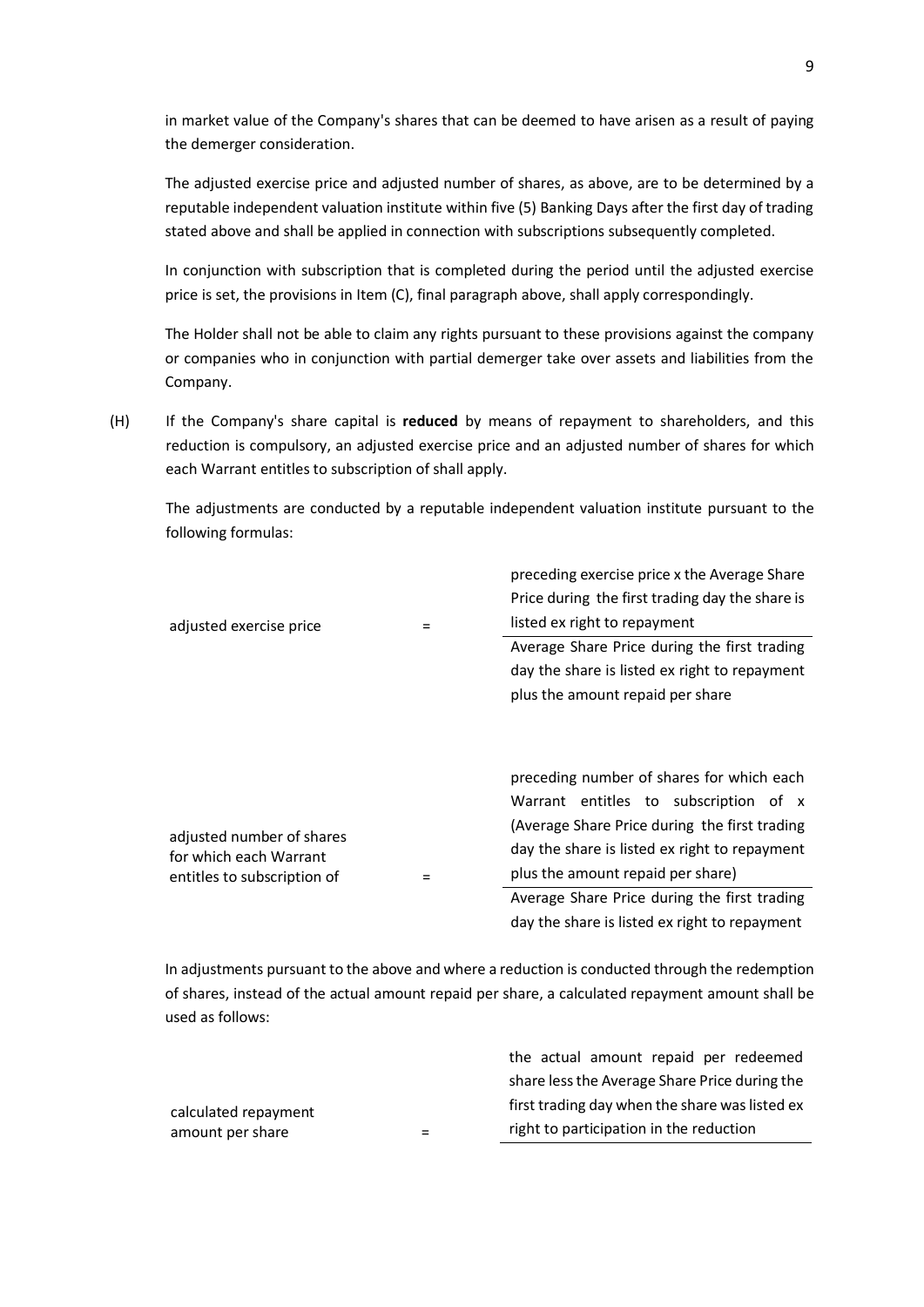the number of shares in the Company providing the basis for the redemption of one share less 1

The adjusted exercise price and adjusted number of shares, as above, are conducted by a reputable independent valuation institute within five (5) Banking Days after the first trading day stated above and shall be applied in connection with subscriptions subsequently completed.

If the Company's share capital is reduced through the redemption of shares with repayment to shareholders, and where reduction is not compulsory and in which, pursuant to a reputable independent valuation institute's assessment, such measures taking into account technical configuration and financial effects, may be compared with compulsory reduction, adjustment of the exercise price and number of shares for which each Warrant entitles to subscription of shall be done using as far as possible the principles stated above in this Item [\(H\).](#page-8-0)

A reduction of the share capital in accordance with Section 12 of the Articles of Association *Right of redemption at the request of shareholders* shall not give rise to any recalculation of the number of shares or exercise price in accordance with this Item [\(H\).](#page-8-0)

- <span id="page-9-0"></span>(I) If the Company conducts a **re-purchase of own shares** through an offering to all shareholders and in which, pursuant to a reputable independent valuation institute's opinion, the measures, on account of its technical configuration and financial effects, are equivalent to a mandatory reduction of the share capital, the adjustment of the exercise price and number of shares for which each Warrant entitles to subscription of shall be done using as far as possible the principles stated above in Item [\(H\).](#page-8-0)
- (J) If the Company conducts measures covered by Items  $(A) (I)$  $(A) (I)$  above or similar measures and if the application of the adjustment formula for this purpose, due to the technical configuration, that the adjustment formula is not adapted to the share class which the measure relates to, or other reasons, cannot be done or would lead to a situation in which the financial compensation received by the Holder in relation to shareholders would not be reasonable, a reputable independent valuation institute shall, provided that the Company's Board provides written consent, conduct adjustment to ensure the result is reasonable.
- <span id="page-9-1"></span>(K) If the shares covered by the Warrants become subject to **compulsory redemption** pursuant to Chapter 22 of the Swedish Companies Act (2005:551), a reputable independent valuation institute shall, in cases in which the expiration date for notification of subscription is later than 30 days from the announcement of the compulsory redemption, set a new expiration date prior to the expiry of the aforementioned time.
- (L) The provisions concerning compulsory redemption in Item [0](#page-9-1) shall apply correspondingly if a general meeting of shareholders in the Company decides to approve a **merger plan**, according to which the Company is to become part of another company or a **demerger plan**, according to which all the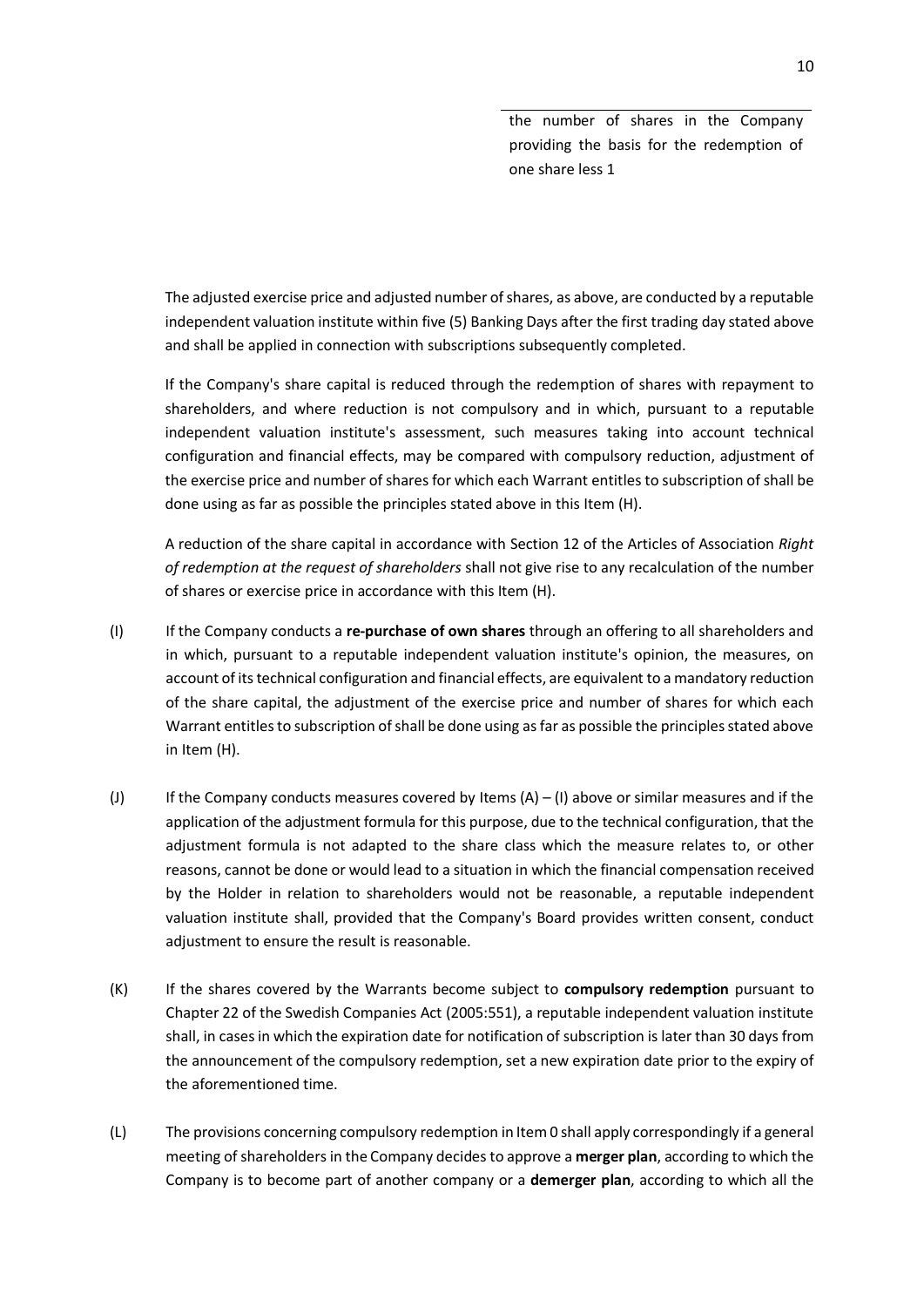Company's assets and liabilities are taken over by one or more limited liability companies and the Company thus is dissolved without **liquidation** or if a decision is made concerning the Company going into liquidation or **bankruptcy**. In such cases, the period of time is calculated from the public announcement of the merger, demerger, liquidation or bankruptcy.

## **8. Limitation of the liability of the Bank and Euroclear**

In respect of the measures that are incumbent on the Bank and Euroclear – in relation to Euroclear taking into consideration the provisions of the Central Securities Depository and Financial Instruments Accounts Act (1998:1479) – neither the Bank nor Euroclear shall be liable for loss arising from legislation, actions by authorities, acts of wars, strikes, blockades, boycotts, lockouts or similar circumstance. The provisions regarding strikes, blockades, boycotts and lockouts apply even when the Bank or Euroclear itself takes such measures or is the subject of such measures.

Neither the Bank nor Euroclear are liable in other cases to pay compensation arising if the Bank or Euroclear has displayed a normal level of care. In no circumstances is the Bank liable for indirect loss.

If obstacles arise that prevent the Bank or Euroclear from effecting transfer, payment or take other measures as a result of such circumstances as stated in the first paragraph, the measures may be postponed until such obstacle has ceased.

# **9. Notices**

Notices pertaining to the Warrants shall be issued to the Holder by post to the last known address of the Company, e-mail to the last known e-mail address of the Company or published in at least one daily newspaper published in Stockholm.

#### **10. Confidentiality**

The Bank or Euroclear may not provide unauthorised information to a third party regarding the Holder.

The Company is entitled to receive the following information from Euroclear concerning the Holder's account in the Company's CSD register:

- 1. Name of the Holder, personal identity number or other identification number and postal address.
- 2. Number of Warrants.

#### **11. Amendment of terms and conditions**

The Bank is entitled on behalf of the Holder to agree with the Company to amend these terms and conditions to the extent legislation, a court order or a decision by an authority requires or if otherwise – in the opinion of the Bank – for practical reasons it is necessary or desirable and the rights of the Holder are not impaired to any material extent.